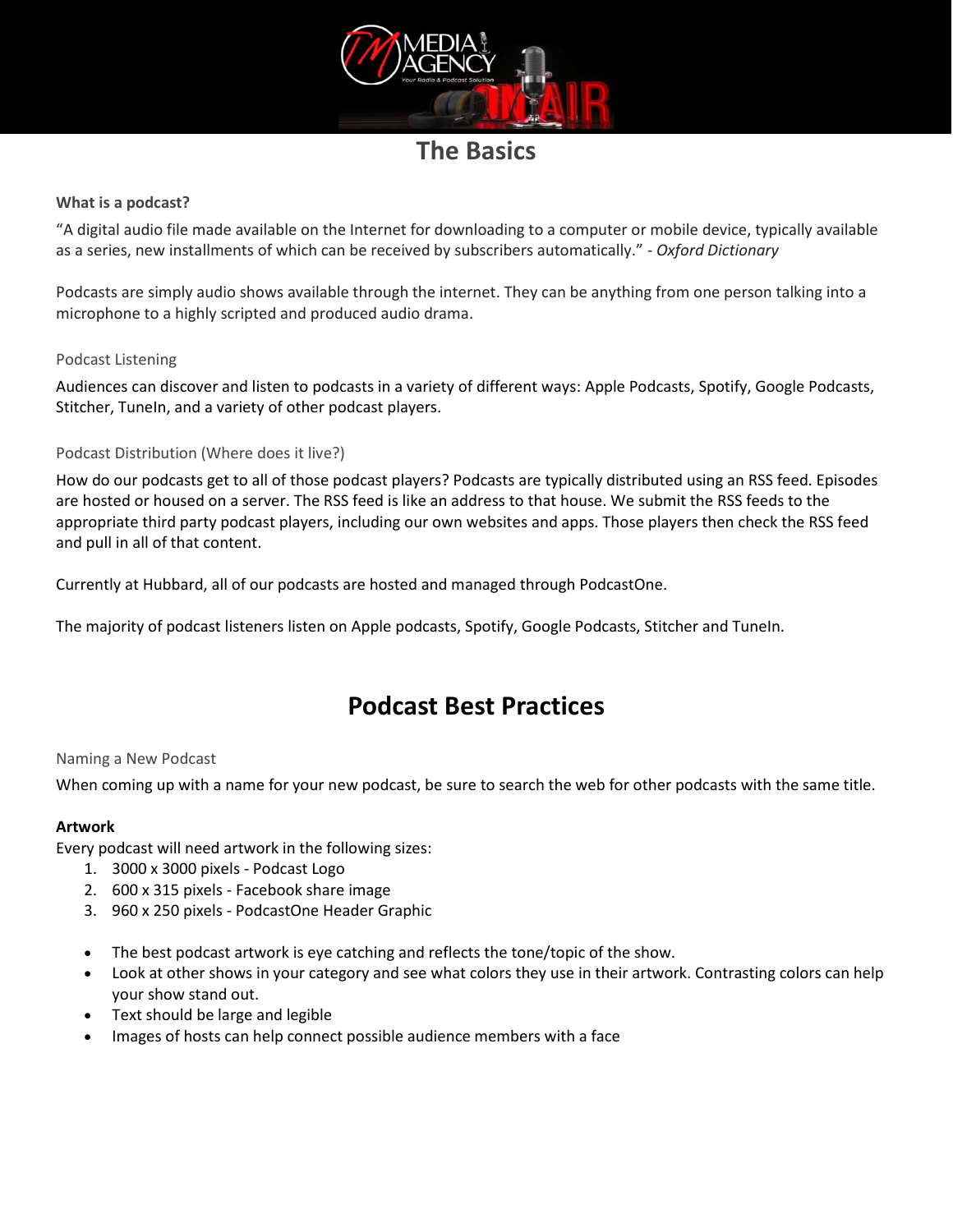### **Episode Titles**

- Titles should be descriptive of what the listener will hear
- If the podcast is time shifted radio, it is helpful to label the episode with the date and hour of the show. Use the same formatting to make it easy to read. For example:
	- $\circ$  6/17/20 | Hour 1 | The Top News Stories
	- $\circ$  6/15/20 | Hour 3 | Here We Go Again!
- Episode titles should not include the title of the show since listeners are already looking at the show.

#### **Episode Descriptions**

- Episode descriptions should tell a listener what they are going to hear.
- It should be different and more detailed than the episode title.
- It can be helpful to include timecodes for favorite segments.

### **Introduction**

- Pretend that with every new episode, you are welcoming in a brand-new listener.
- Welcome them into the show, tell them what they are going to hear in the episode.
- Get to the content right away. Do not meander.

#### **Closing**

• Tell listeners where they can find more episodes and ask them to subscribe wherever they listen to their podcasts. We recommend directing listeners to the Station app and website. For example, "Listen on the Q102 app, on WKRQ.com or where you get your podcasts."

**What makes podcasts unique?**

- Podcasts are on-demand and mobile. That means listeners can listen anytime and anywhere.
- Podcasts are intimate. Most podcast listeners listen to shows by themselves and while wearing headphones. They develop a personal relationship to the show and hosts.
- Podcasts are only gaining in popularity. According to Edison Research's Infinite Dial 2020, 37 percent of the US population (12+) has listened to a podcast in the last month. That is up from 26 percent in 2018, just two years ago.

#### **PodcastOne's Download Definitions**

Raw downloads: Every time an RSS feed is pinged counts as one download. This metric is inflated and should not be used as a measurable number when talking to advertisers. Reasons for inflation range from cell phones connecting to different towers while driving, bots, users streaming episodes, etc.

Filtered: The filtered number reflects a quantitative measurement of show consumption based on results of biannual surveys conducted by Edison Research across the PodcastOne network.

Unique downloads: These filter the download numbers using IP addresses and user agents (examples: Apple Podcast app, Stitcher, Pocketcasts) in a 24-hour window, so you don't see repeated downloads for one listener.

IAB Unique downloads: These are the most accurate numbers and what Hubbard uses. They apply the unique downloads filter, but also filter out blacklisted IP addresses and user agents. Plus, at least 60 seconds of the podcast must be played. PodcastOne IAB unique numbers are IAB compliant, but are not yet IAB certified.